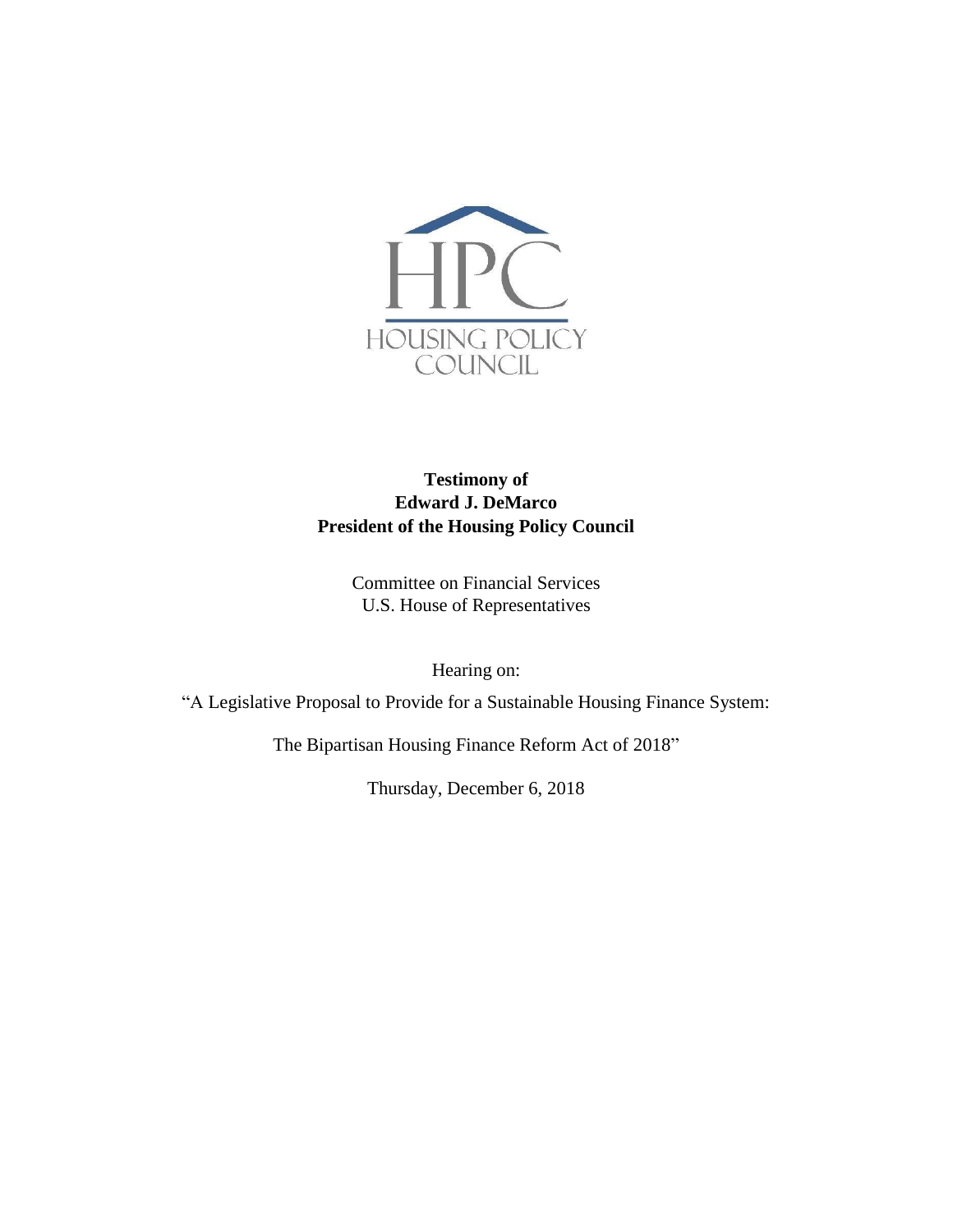Chairman Hensarling, Ranking Member Waters, and Members of the Committee:

It is an honor to be here. My name is Edward DeMarco. I am the President of the Housing Policy Council, a trade association comprised of thirty of the nation's leading firms in housing finance. Ten years ago, when Fannie Mae and Freddie Mac (the Enterprises) were placed into conservatorship, I was the Senior Deputy Director and Chief Operating Officer at the Federal Housing Finance Agency (FHFA), an agency I would later lead as Acting Director.

As we all know, the government's fateful decision to pursue conservatorship of the Enterprises was difficult and was elected to protect the U.S. housing finance system and the national economy. At the time, the conservatorship was envisioned as a "time-out" to provide the government a window of opportunity to reform the system, to reconfigure the role and responsibilities of the Enterprises, and to eliminate the substantial risk they posed to the system. While Congress has yet to settle on the best way to accomplish this goal, *the Bipartisan Housing Finance Reform Act of 2018 proposed by Chairman Hensarling and Representatives Delaney and Himes moves the debate over housing finance reform forward in several key respects.* 

I am pleased to represent the Housing Policy Council (HPC) at this important hearing. The mission of our organization is well-aligned with the objectives of the Bipartisan Housing Finance Reform Act. The sponsors of the Act have stated that the "overarching philosophy" behind the Act is to "create an equal playing field across different ways to finance a single family mortgage, allowing risk to be allocated to those entities which are best able to manage it and avoid too-big-to-fail institutions dominating or restricting access go the mortgage market."<sup>1</sup> HPC, too, believes in a competitive marketplace, operating with regulatory consistency and market transparency. Our interest is in the safety and soundness of the system, equitable treatment of all market participants, and the promotion of lending practices that create sustainable homeownership and long-term wealth-building opportunities for families.

#### Summary Comments on Bipartisan Bill

l

The Bipartisan Housing Finance Reform Act of 2018 is a positive contribution to the debate over the shape of housing finance reform. The bill advances the policy dialogue on the future of our housing finance system in a very meaningful way. The bill incorporates features from earlier House bills, including Chairman Hensarling's PATH Act, Representatives Delaney, Carney, and Himes' Partnership to Strengthen Homeownership Act of 2014, and Ranking Member Waters' HOME Forward Act of 2014. Like those earlier proposals, the bill provides for an orderly wind-down of the Enterprises while establishing a new framework that preserves the 30-year fixed rate mortgage. It also refines and improves on ideas that are now core to the ongoing discussion, including the need for a government guarantee, a catastrophic government-administered insurance backstop, a market data repository and technology platform, unimpeded access to the secondary market for small lenders, and an affordable housing mandate with dedicated funding.

<sup>&</sup>lt;sup>1</sup> The Bipartisan Housing Reform Act, Summary of Key Provisions, Summary of Key Provisions, [https://financialservices.house.gov/uploadedfiles/bipartisan\\_housing\\_finance\\_act\\_summary\\_of\\_key\\_provisions\\_fina](https://financialservices.house.gov/uploadedfiles/bipartisan_housing_finance_act_summary_of_key_provisions_final_version.pdf) [l\\_version.pdf.](https://financialservices.house.gov/uploadedfiles/bipartisan_housing_finance_act_summary_of_key_provisions_final_version.pdf)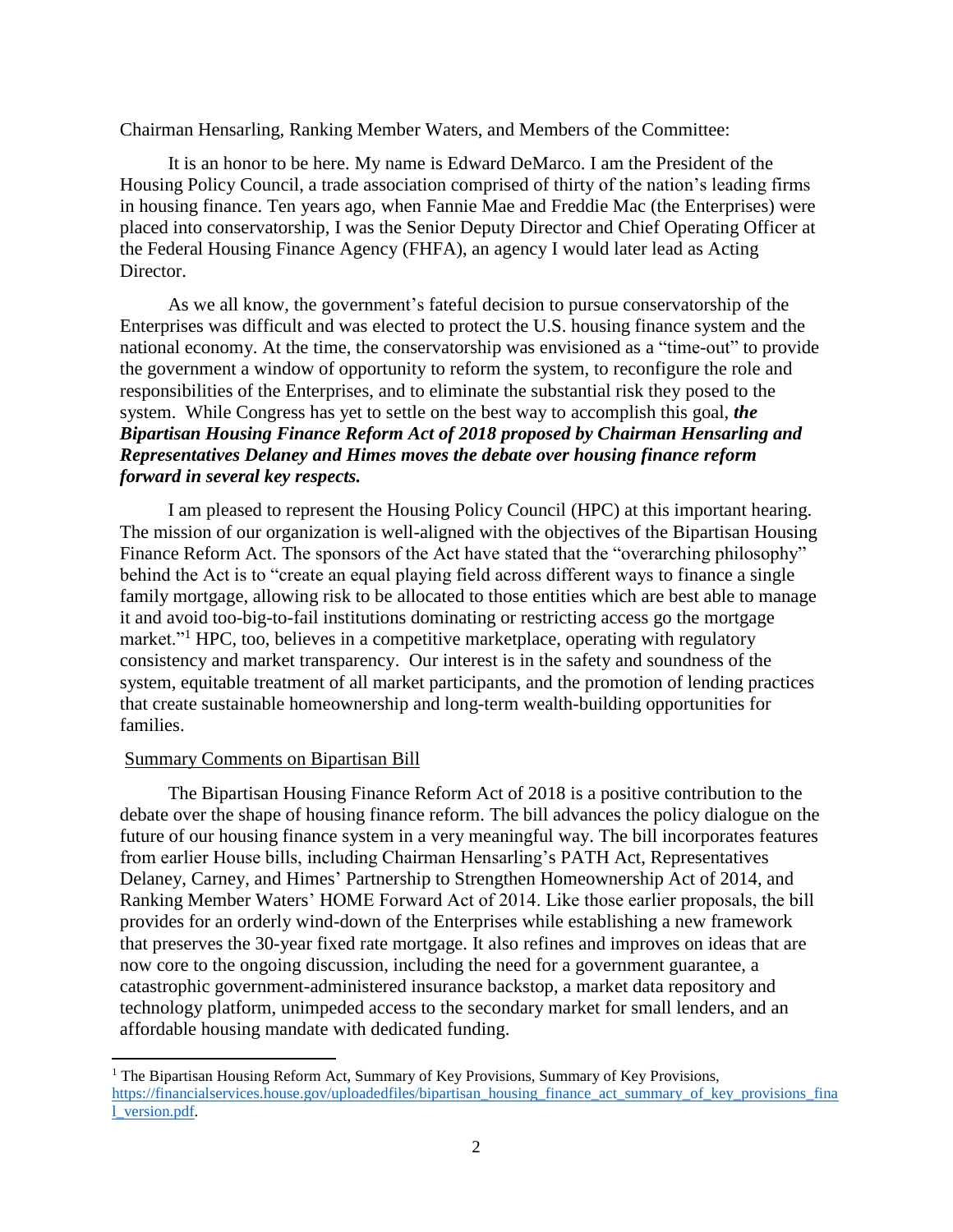In my testimony today, I will address aspects of the bill that we support, components that we believe need additional consideration and revision, and a few areas of concern. In summary:

- *PCE / Issuer Functions and Regulation*: We support the clear separation of the functions performed by Private Credit Enhancers (PCEs) and Issuers. The separation of these functions would materially reduce the risks inherent in the current system. We also support the distinct regulatory oversight for PCEs and Issuers to be provided by the Federal Housing Finance Agency (FHFA) and Ginnie Mae respectively.
- *Market Exchange*: We support the development of a Market Exchange to set standards, maintain industry data and documents, and supply market-wide technology tools to facilitate efficient execution by all market stakeholders. In fact, we believe that the creation of this essential infrastructure should be more comprehensive, covering both the Private Label Securities (PLS) and conventional conforming segments of the market. We also recommend that the implementation of this Exchange and the related release of loan data and technology be a first order action, taking precedence over all other transition work in order to serve as the foundation for the new system.
- *Small Lender Access*: We support the creation of a government-supported mechanism to ensure small lenders have unbiased access to loan aggregation services. We believe, however, that these provisions should be refined to be more consistent with their intended goal.
- *Affordable Housing*: We support an obligatory affordable housing fee, with explicit funding commitments and a clear distribution vehicle to ensure those resources are directed to traditionally underserved borrowers. The bill includes some placeholder provisions related to these issues and HPC is ready to work with the Committee to fill out these provisions so they promote responsible lending and sustainable homeownership.
- *FHA*: The Federal Housing Administration (FHA) is a major feature in the nation's housing finance system, yet FHA is entirely absent from this bill. In conjunction with the draft bill's proposed eligibility restrictions on conventional conforming mortgages and the increase in the loan-level credit enhancement attachment point, from 80 loanto-value (LTV) to 85 LTV, the omission of FHA introduces troublesome incentives that could create added loan volume and risk for FHA. We believe that any housing finance reform proposal should fully envision and embrace complementary rules and requirements for both conventional conforming and government-backed mortgages, to ensure a balanced continuum of financing options for all consumers aspiring to homeownership as well as equitable treatment and fair competition for all industry stakeholders.

# HPC Support for Clear Separation of PCE and Issuer Functions and Regulation

The draft bill's delineation of the credit enhancement function from the role and responsibilities of the issuer represents a powerful and positive evolution in the dialogue over housing finance reform. Security issuers and credit enhancers each have important risk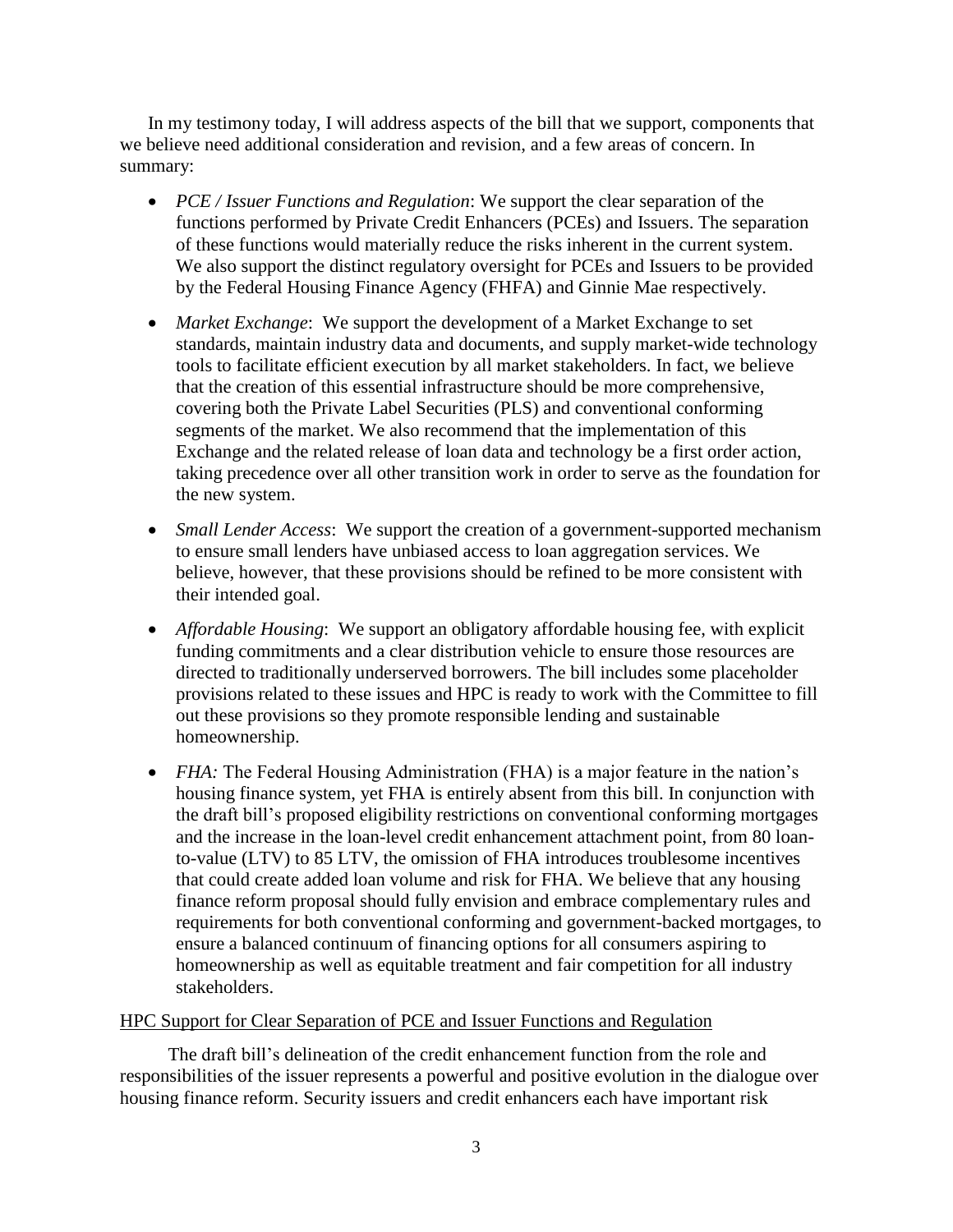management functions to perform. Clearly separating these functions helps to protect the soundness of the system, and most importantly, the consumers who obtain mortgages and investors who provide the capital to support mortgage lending activities.

The connection between the flow of capital into mortgage lending from the global capital markets to the individual consumers is often lost in the housing finance reform debate. Yet, it is the very heart of the matter – how do we establish a better model, where consumer access to mortgage loans is as simple, consistent, and cost-effective as it can possibly be, and the lenders, issuers, servicers, credit investors, and security investors each understand the responsibilities they undertake in the system and the rules affecting that participation?

The answer to these questions lies in the management of risk, which the bill facilitates through the division of responsibilities across responsible parties, to positively utilize the strengths and capabilities of the various market participants. Effective management of risk requires the minimization of risk coming into the system through solid underwriting of the borrower and property, and the mitigation of losses on closed loans through various strategies that reduce loss severities. When this occurs, pricing improves and the costs to the consumer are reduced. We appreciate that the Bipartisan Housing Finance Reform Act of 2018 takes very seriously these core considerations, drawing out the distinct risk management functions of key market participants.

## *PCE Functions, Regulatory Oversight, and Backstop Make Sense*

A PCE is a private and independent party responsible for evaluating and understanding the credit risk inherent in the mortgages it backs. Whether the credit enhancement is attached at the loan-level or at the security level, the credit enhancement process should add an important layer of due diligence, with PCEs performing quality control reviews (including reunderwriting). HPC expects that various types of insurance companies, particularly mortgage insurance companies, are well-positioned and suited to fulfill the PCE role at the loan level and various types of investors and insurers (including mortgage insurers) have already demonstrated a strong interest in and capacity to serve the role at the security level, as evidenced by the extensive participation in the existing Enterprise Credit Risk Transfer (CRT) transactions.

To-date, these critical risk management roles, and the holding of first-loss credit risk by these types of private providers backed by private capital, has been limited by the Enterprises. As with so many market operations, the Enterprises control not only which entities are permitted to engage in these activities, but also dictate how they may conduct the business. For both loan-level and security-level credit enhancement, the Enterprises have retained a substantial portion of the actual risk management operations in a manner that fundamentally undermines the benefit of redundant underwriting and quality control reviews performed by independent parties to validate the quality of origination and affirm the approval and eligibility determinations of the lending institutions. Prudential regulators and ratings agencies generally demand a form of second-level risk management, but in the context of the Enterprises, this critical element of systemic risk management has been degraded by the expanding span of control of the Enterprises. The bill would remove this conflict, unequivocally separating the functions of PCEs from originators and issuers.

The bill provides for FHFA's regulatory oversight of the PCEs, and the establishment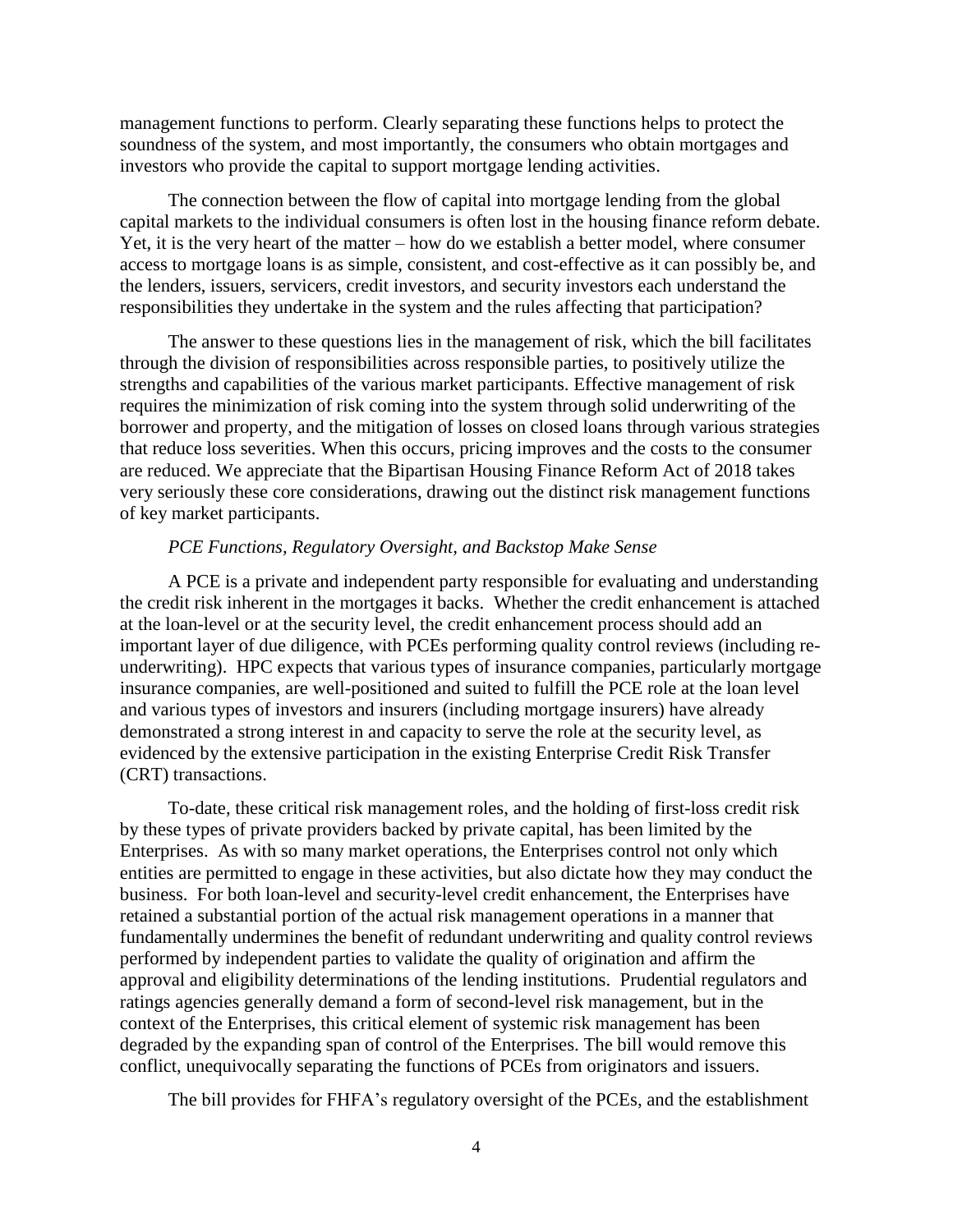of a catastrophic insurance fund, called the Private Capital Reserve, funded by the PCEs and subject to resolution by FHFA using these funds if a PCE becomes insolvent. The clarity of this arrangement, with the capital backstop dedicated directly and solely to protecting the PCE beneficiaries, and the separation of functions that are so central to protecting investors, consumers, and taxpayers from systemic risk, reflects the type of balance that has been absent from our system to-date. With the Enterprises operating in a quasi-regulatory role, overseeing the PCE-like functions of private mortgage insurers and credit risk transfer participants, the first-loss risk function has been intermingled across entities and the regulatory role of the FHFA has become increasingly conflicted and diluted in a manner that contributes to systemic risk.

Under the bill, the FHFA will have explicit authority and obligation to establish standards that ensure the operational capacity and financial strength of the PCEs to engage in the first-loss risk management and risk holding activities that the private sector is wellpositioned to perform. The clear delineation of this responsibility and the management of the Private Capital Reserve to resolve failing PCEs provides a level of transparency and financial protection that does not exist within the system today.

FHFA's authority should be made more explicit with respect to the establishment of minimum standards for the amount and quality of credit risk protection provided by a PCE in a given pool as well as the rules for loan-level credit enhancement. HPC also recommends that the level of funding in the Private Capital Reserve be carefully calibrated to ensure that depletion of the reserve is a remote possibility, even in the event of a catastrophic downturn. Moreover, the Committee should consider an additional backstop measure to ensure that any industry-wide PCE failure is contained within this segment of the market and cannot spread to the issuers or other market participants.

## *Issuer Functions, Oversight, and Backstop Are Similarly Sensible*

Like the proposed treatment of PCEs, the bill distinguishes and reinforces a specialized role and discrete responsibilities for Issuers, which aggregate, deliver, and service/master service conventional conforming assets placed in the new Ginnie Mae Plus securities. Issuers serve as the critical intermediary between the primary and secondary market, enabling lending institutions of all types and sizes a means to sell or transfer loans to companies that will perform another layer of systemic risk management when they deliver loans into the capital markets. As such, it is the Issuers that facilitate the flow of capital across the system. Issuers assess the strength of the origination counterparties from which they will accept loans and perform loan-level quality control to ensure that assets meet underwriting, eligibility, and delivery standards. Post-delivery, issuers track the performance of the assets in the securities, performing or overseeing primary market servicing activities to ensure investors receive timely pass-through of principal and interest and that loan delinquencies are resolved as quickly as possible, to mitigate losses.

In the existing Enterprise context, this function is performed by Fannie Mae and Freddie Mac and is the primary means by which the Enterprises hold credit risk. Given the magnitude of the Enterprise business, representing half of the \$10 trillion mortgage market today, even minimal negligence to perform and/or enforce adequate counterparty controls and loan-level due diligence creates substantial systemic risk. Some would argue that a level of permissiveness on this front directly contributed to the Enterprise collapse; both companies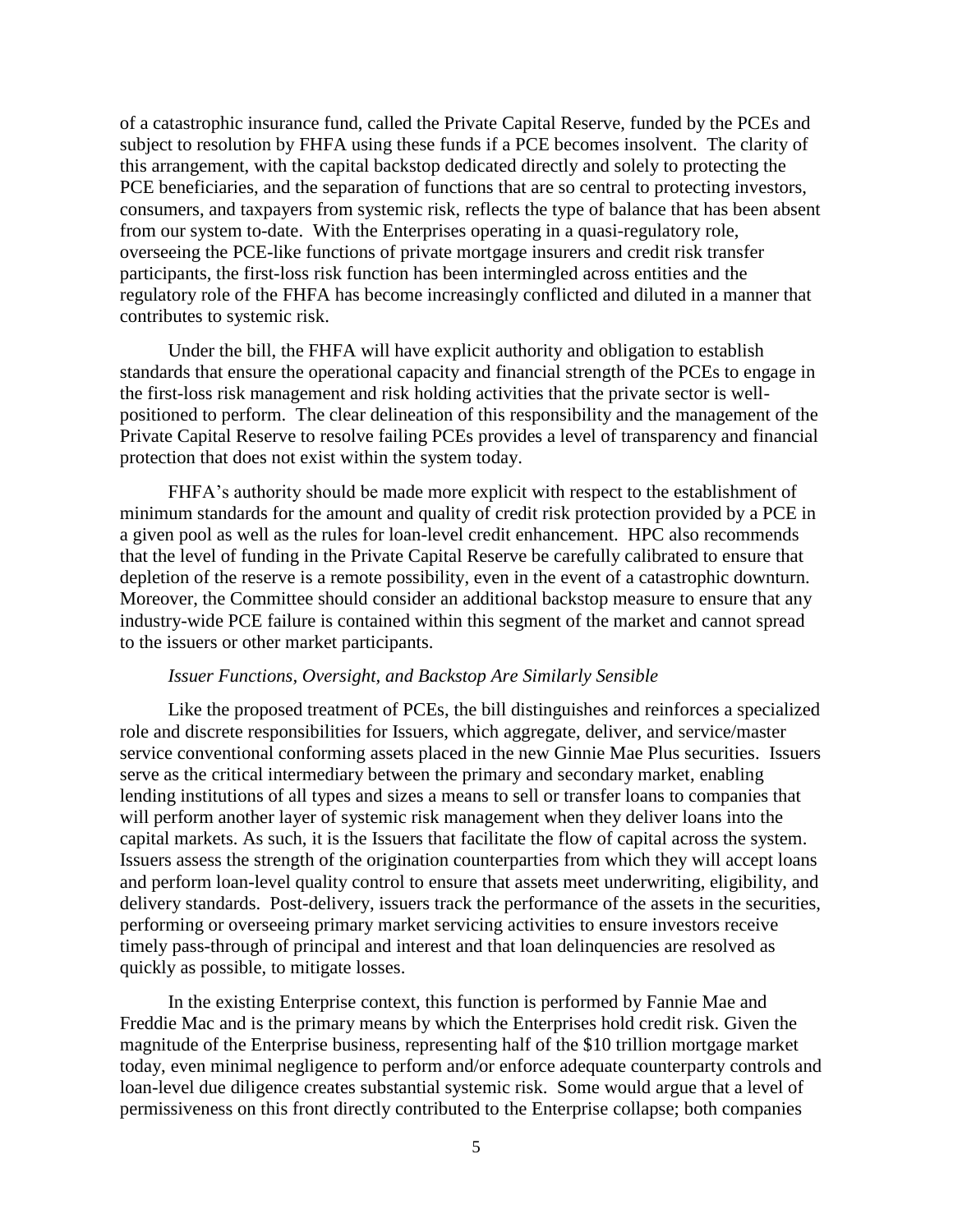relaxed their underwriting standards and oversight practices in order to gain market share during the housing boom.

By spreading this function across multiple private Issuers in a new housing finance system, the bill better distributes risk and risk management operations. Issuers would have skin-in-the-game, incenting them to accept only sustainable mortgages into pools, using strong risk controls and oversight. Effective counterparty contracts expressly assign liability to reinforce effective risk management practices.

Under the bill, Ginnie Mae is authorized to establish eligibility standards for Issuers and to oversee Issuers. This is an appropriate arrangement, given the guarantor role of Ginnie Mae in backing the new Ginnie Mae Plus securities. The Issuers must have the financial strength and operational capacity to fulfill issuance obligations - from basic custodial arrangements and routine remittance procedures to more complicated loan servicing and loss mitigation activities - to protect Ginnie Mae investors from losses. In the event of Issuer failure, Ginnie Mae, as the guarantor, would take legal action to penalize the Issuer and seize the mortgage assets, again, to protect the interests of the securities investors.

With separate and distinct regulatory functions, FHFA and Ginnie Mae can specialize and focus on the unique roles and responsibilities of their respective regulated entities, monitoring the particular forms of risk management practices that each apply, to ensure that these two distinct types of market participants engage appropriate and adequate risk controls that keep pace with market trends and conditions. Collaboration between the two regulatory agencies is key and the bill may need to provide additional specificity for mandatory coordination in some areas. Finally, the Committee should recognize that these new responsibilities for FHFA and Ginnie Mae require a commensurate investment in their respective staffing and operational capabilities. Time and resources must be allocated to ensure that each agency is prepared for its added responsibilities.

## HPC Suggests Refinements: Market Exchange, Small Lender Access, and Affordable Housing

## *The Exchange, the Platform, and the Repository*

The bill provides for the establishment of a privately-owned, non-governmental Mortgage Security Market Exchange (the Exchange) that would function as a data standardization body for the reporting, administration, and maintenance of mortgage transactions. The primary functions of the Exchange would be to:

- Develop standards for the pooling, securitization, and servicing of residential mortgage loans that do not carry a federal guarantee, so-called private label securities;
- Operate the Common Securitization Platform (the Platform), which has been developed by Fannie Mae and Freddie Mac, and which would be transferred to the Exchange; and
- Establish and operate a national Data Repository (the Repository) for mortgage-related documents.

FHFA would approve the organization of the Exchange and would oversee its operations. The Exchange would be required to operate as a not-for-profit entity, but could take any corporate form, including as a mutual or cooperative. A majority of the directors of the Exchange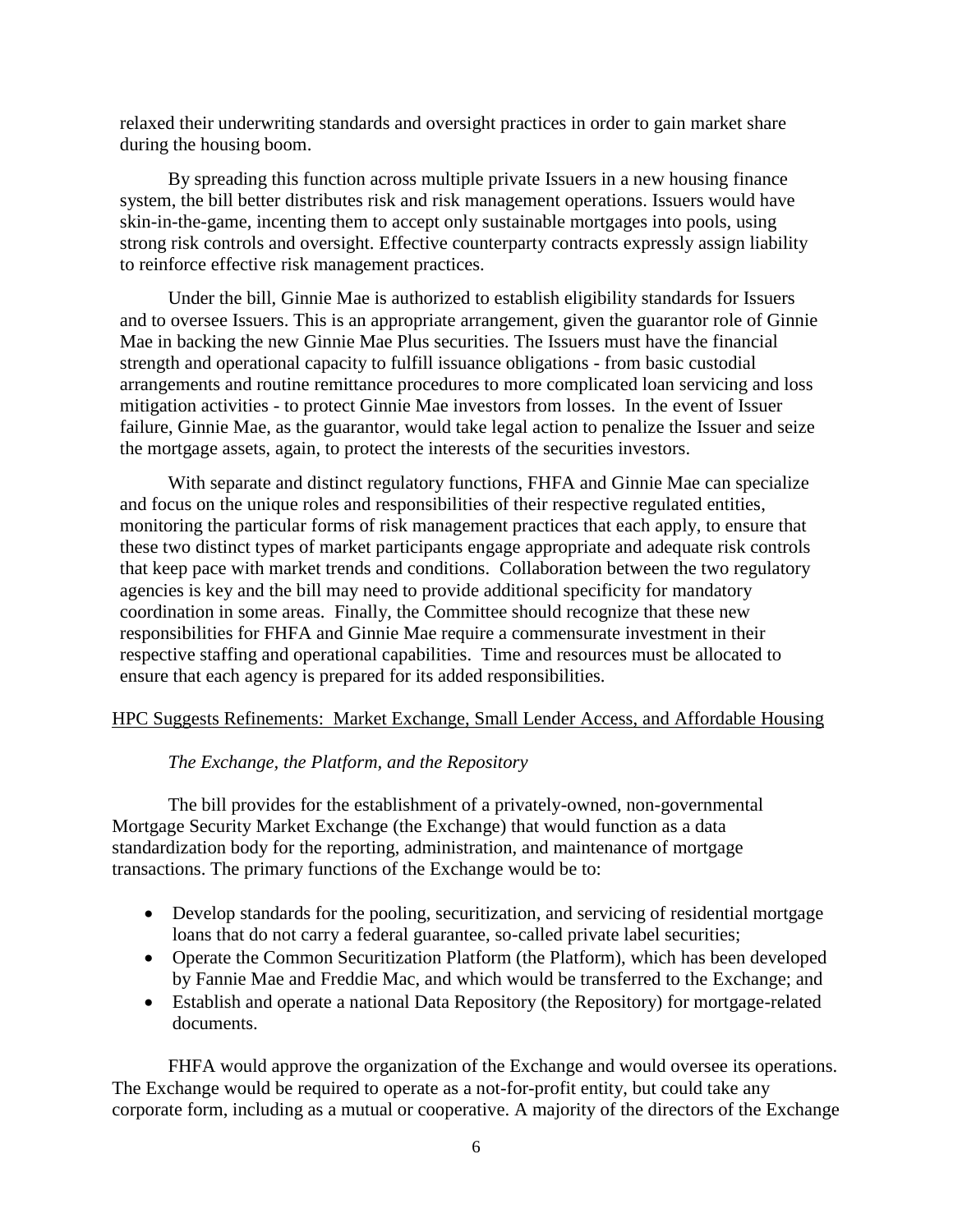would have to have experience in housing and finance businesses, and at least one director must have knowledge of smaller financial institutions.

The transfer of the Platform to the Exchange would be required to occur within 2 to 5 years after the date of enactment of the bill. In conjunction with this, Fannie Mae and Freddie Mac also would be required to transfer historical loan-level data and their underwriting systems. Once operational, the Platform would be open to all issuers.

The Repository would accept and register mortgage-related documents. Any party that holds an interest in the mortgage note could rely upon registration with the Repository to enforce their interest in the note.

Each of these features of the bill -- the Exchange, the Platform, and the Repository – has roots in earlier versions of housing finance reform legislation. Variations on the Exchange and the Platform can be seen in the National Mortgage Market Utility proposed in Chairman Hensarling's PATH Act and the Mortgage Securities Cooperative proposed in Representative Waters' HOME Act. Similarly, both the PATH Act and the HOME Act called for the creation of a national mortgage data repository.

HPC supports the creation of the Exchange, the Platform, and the Repository. The standards developed by the Exchange would help to revitalize the market for private label mortgage-backed securities, which has yet to rebound from the financial crisis. The transfer of the Common Securitization Platform to the Exchange would transform this proprietary system into an open system for all issuers of mortgage securities. This transfer also would give market participants access to data and technologies that would facilitate better underwriting and pricing policies, to the benefit of the market and mortgage borrowers. Likewise, the Repository would make mortgage loan data more accessible to the public and would reduce legal complexities associated with mortgage loans.

We believe, however, that these provisions should be modified to achieve more fully their intended purpose.

First, and foremost, we recommend that the establishment of the Exchange and the release of all existing mortgage data held by Fannie Mae and Freddie Mac should be accelerated. The Exchange can serve as a foundation for housing finance reform, and the release of data including loan-level and property appraisal data, will enable other market participants to better evaluate and price credit risk to the benefit of mortgage borrowers.

Because of their duopoly position in the housing finance market, Fannie Mae and Freddie Mac collect, and then claim a proprietary interest in, a vast amount of mortgage loan data, which gives them a competitive advantage over other market participants. With this data, the Enterprises control where and when to relax their traditional lending standards, and whether to do so through appraisal waivers, alterations to underwriting, or direct reductions in credit costs for some borrowers. This data also enables them to identify market trends and develop new products and technologies in response to those trends. Furthermore, the data they gather from their operations affects their pricing decisions, an area where they otherwise have an advantage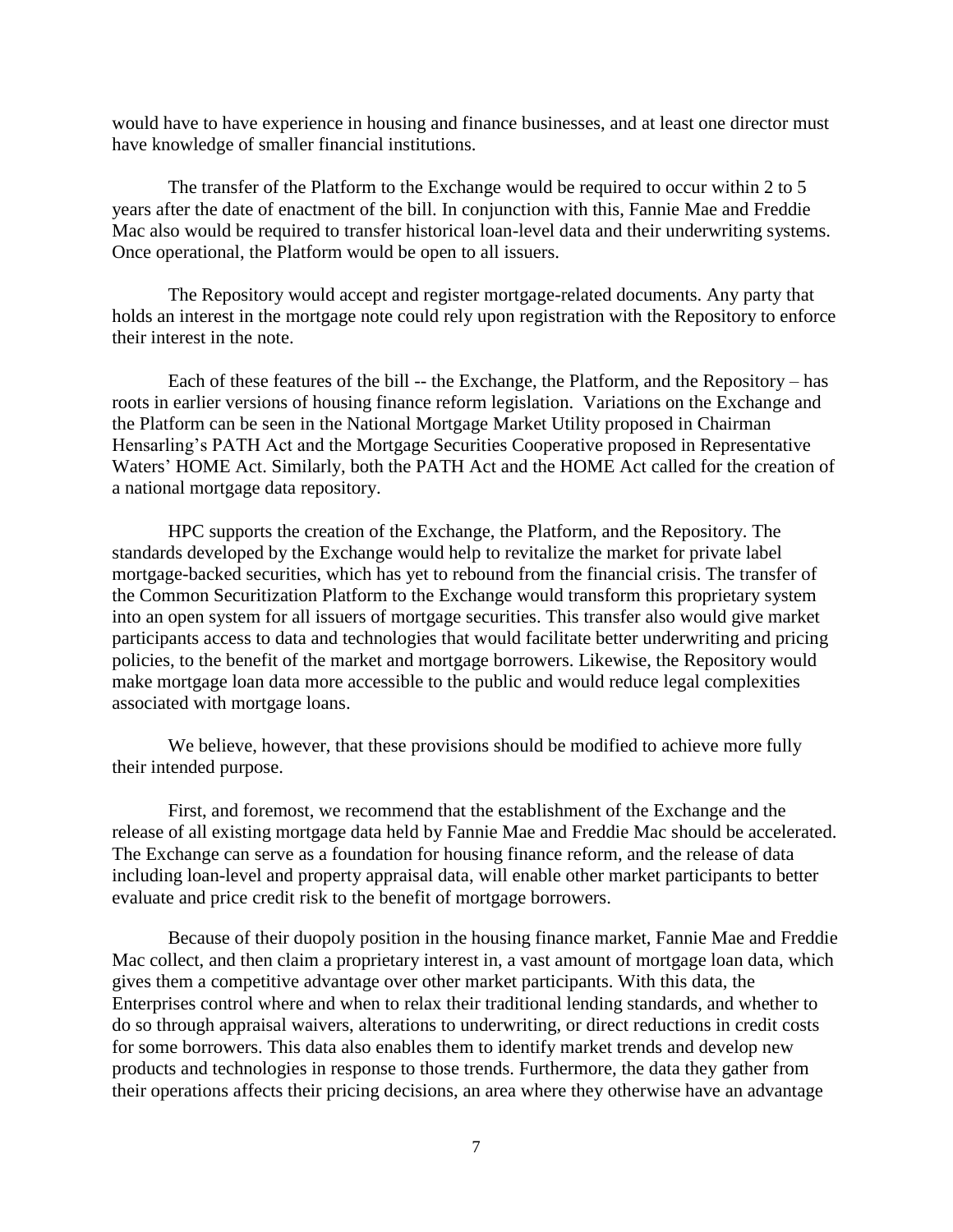over other participants because taxpayer support enables them to issue debt at approximately government pricing levels.

The provisions related to the transfer of underwriting systems and other technology to the Exchange also should be modified to require Fannie Mae and Freddie Mac to provide technical and staffing support for the transfer. The people that run these systems are as important as the systems themselves. The provision of technical and staffing support would help to ensure a smooth transfer of the systems until the Exchange can hire and train its own employees.

Finally, we recommend that the bill provide for a convergence of the standards applicable to private-label securities and the conventional securities backed by Ginnie Mae. Common standards for securitization of mortgages, including servicing standards, would reduce complexity and facilitate more liquid markets. To achieve this goal, the bill could direct FHFA, which oversees the Exchange, to coordinate with Ginnie Mae and the Bureau of Consumer Financial Protection, which have their own authority over standards. In short, HPC expects that FHFA, the Exchange, and other entities responsible for standard-setting would work together to drive alignment wherever feasible.

## *Access for Small Lenders*

The bill directs Ginnie Mae and FHFA to oversee a small lender access program under which an approved credit enhancer could purchase eligible conventional mortgages from small lenders and issue Ginnie Mae Plus securities backed by such mortgages. Credit enhancers would be prohibited from discriminating in the price paid for these loans based on loan volume. The section-by-section analysis accompanying the bill also indicates that small lenders could retain the servicing on the loans sold under this program. Additionally, the bill would give the Federal Home Loan Banks the authority to purchase eligible conventional mortgage loans from their members, which would benefit many small bank lenders.

These provisions are critically important. Small lenders must have the ability to sell loans into the secondary market on a non-discriminatory basis. Again, however, we believe that these provisions should be modified to achieve more fully their intended purpose.

The authority for a credit enhancer to serve as an aggregator and issuer for a small lender is an exception to the "bright-line" distinction in section 107 of the bill, which prohibits credit enhancers from acting as issuers. We recommend that the bill maintain this distinction, and not create this exception. As I have explained above, the separation of credit enhancement from issuance is a central feature of the bill. It helps to reduce the systemic risk inherent in the current system. To address the needs of small lenders, the bill could direct Ginnie Mae to approve specialized issuers for small lenders. Alternatively, the bill could direct that the reconstitution of Fannie and Freddie include chartering one or both as lender-owned issuers such as contemplated in Ranking Member Waters' HOME Act.

We also have a concern with the bill's definition of a small lender, should the Section 116 provision that permits PCEs to issue on behalf of small lenders remain. As drafted, the bill defines a small lender to be one that does not originate more than 5 percent of the total amount of the eligible mortgages purchased by a credit enhancer in any calendar year. This definition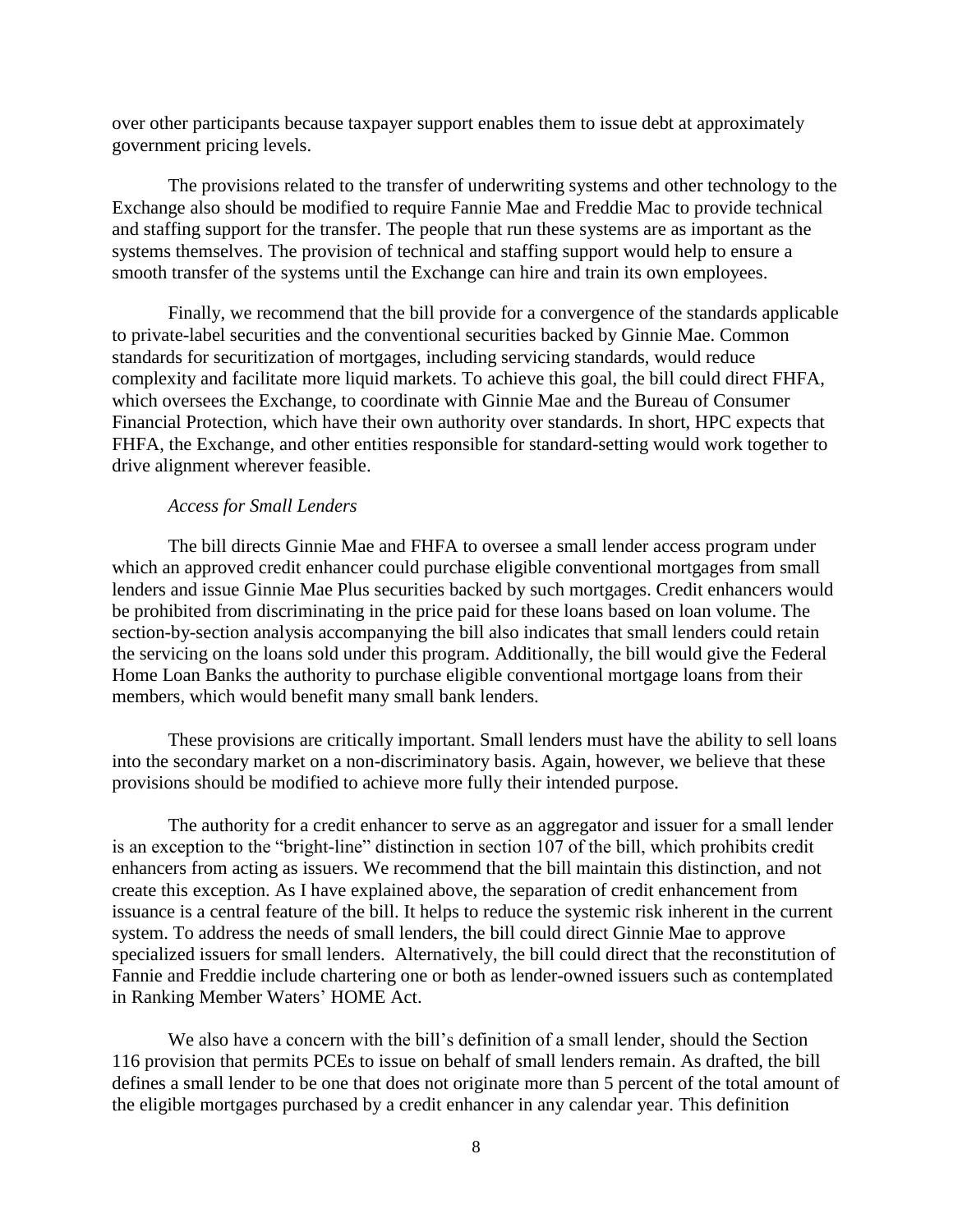incentivizes having very few and very large credit enhancers. If there are only a few credit enhancers in the market, 5 percent of their purchases could be a sizable amount. To avoid this potential, we recommend that the definition of small lender be tied to loan volume. Furthermore, to avoid any cliff effects associated with volume limits, FHFA could increase the credit enhancer's capital requirement, or fees paid by credit enhancers to the proposed Private Capital Reserve Fund, based upon a sliding scale of issuance volume on behalf of a lender.

Finally, to facilitate the ability of the Federal Home Loan Banks to purchase eligible conventional mortgages from members, we recommend that the bill authorize the Banks jointly to establish a subsidiary for this purpose. This would centralize the function and produce efficiencies that could not be achieved through multiple programs.

## *Affordable Housing*

The bill includes a set of principles related to affordable housing. These principles endorse an affordable housing fee imposed on all mortgage loans that collateralize Ginnie Mae securities. The drafters also state that the funds generated from this fee should be managed and allocated by the Federal Government and should be "substantially" more than what is available under today's system. Additionally, the drafters call on Ginnie Mae and FHFA to ensure access to housing credit for creditworthy borrowers in all parts of the country in all business cycles.

We agree that housing finance reform must address affordable housing. Toward that end, we urge the Committee to promote a dialogue among all stakeholders – industry, advocates, and government – to develop solutions to this important issue. Any such dialogue should consider who pays the fee, how it is distributed, and how any new programs created will reduce the risk to borrowers, assist in wealth-building, and promote long-term sustainable homeownership.

#### HPC Concerns: FHA Reform Should be Included in Bill

HPC believes that the bill was intended to establish the framework for a new housing finance system that is stronger and fairer than the existing system. The bill's Market Exchange, which supports the PLS market, demonstrates the sponsors' interest in creating infrastructure, market discipline, prudential standards, and market-wide tools to support a full continuum of lending activities and products, from private label to conventional conforming. Unfortunately, the omission of FHA from this framework creates a gap in that continuum, a gap that introduces new risks to the government.

The bill establishes a definition for conventional mortgages that is far more limited than what is permitted today. For example, the bill restricts conventional products to financing secured by primary residences and prohibits loan balances that exceed 95 percent of the appraised value of the property. It is not entirely clear if the motivation for these new constraints is to limit the government guaranteed securitization vehicle to products that directly support only financing primary residences or if the new constraints are intended to expand the private marketplace to reduce the scope of taxpayer involvement. Regardless of the intent, HPC believes that it is important for Congress to consider the benefits and drawbacks of the new parameters selected as well as the impact on the market.